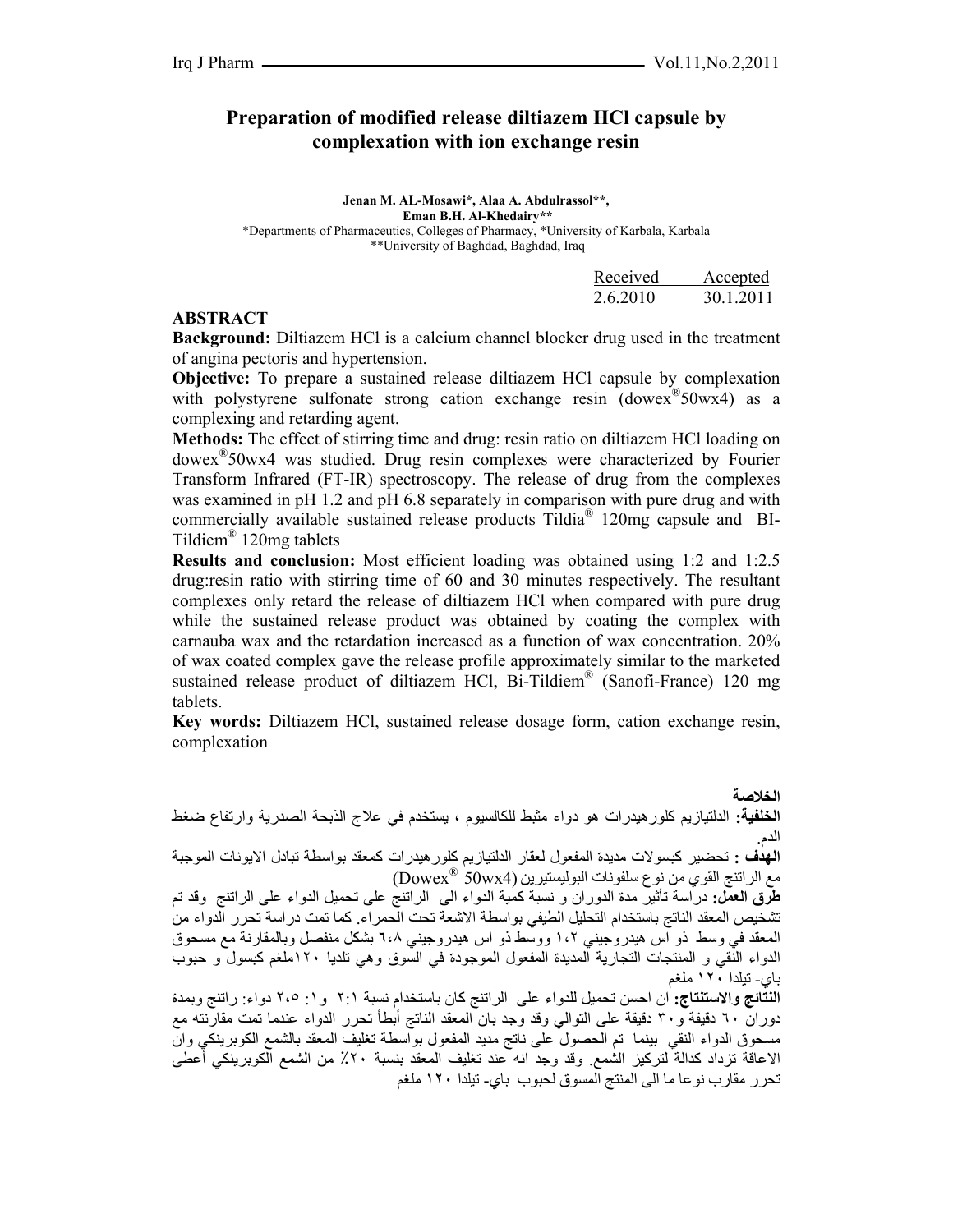ral sustained release dosage forms have been used for improving Otherapeutic efficacy and patient compliance.<sup>1</sup> Ion exchange resins have been used as drug carriers in pharmaceutical dosage forms for taste  $\text{masking}^2$  and for controlling release<sup>3,4</sup> These resins are water insoluble, crosslinked polymer networks which are attached to ionizable group. Drugs can be loaded onto the resins by an exchanging reaction resulting in formation of drug-resin complex (drug resinate)<sup>5</sup>. The drug is released from the resinates by exchanging with ions in the gastrointestinal fluid, followed by drug diffusion <sup>6</sup>. The polymeric and ionic properties of ion exchange resin will release the drug more uniformly than that of simple matrices. Moreover, ion exchange resin impart flexibility in designing a variety of delivery system ,in which the sustained release system may be formulated as simple or coated systems. <sup>7</sup> Dowex<sup>®</sup>50wx4 which is a polystyrene sulfonate strong acid cation exchange resin with water retention capacity of 64%-72%, containing 4% divinylbenzene (4% degree of cross linking) have been used to provide sustained release preparation for a large number of drugs.3,4 Diltiazem HCl is a calcium channel blocker drug with short half life used in the treatment of angina pectoris and hypertension 8. It can be considered as a good candidate for sustained release preparation to improve patient compliance. The aim of this study is to prepare an oral sustained release capsule of diltiazem HCl using Dowex®50wx4 ion exchange resin as a complexing and retarding agent.

#### **Materials and Methods Materials**

 Diltiazem HCl powder (United Pharmaceutical, Jordan),

Dowex®50wx4 (ALPHA CHEMIKA, Mumbai), Lactose (PH.Eur. France), Carnauba wax (Samrra Drug Industry-SDI, Iraq ), TILDIA® (Medical bahri company, Syria) 120mg capsule, BI-TILDIEM® (Sanofi Winthrop Industrie, France) 120mg tablet. All other chemicals used in the study were of analytical grade.

## **Methods**

### **Preparation Drug: Resin Complex Factors Affecting Drug Loading 1- Effect of Stirring Time**

 Batch method was used for the preparation of diltiazem-resin complexes,  $100 \text{ mg of}$  dowex<sup>®</sup> 50wx4 was placed in a beaker containing 25 ml of sterile water for injection (pH 6.2) with an accurately weighed 100mg diltiazem HCl (as 1:1 drug: resin ratio) and stirred for 30,60,120 minutes. The mixture was filtered and the residue was washed with 75 ml of sterile water for injection to remove any unreacted drug and other ions. Bound drug was measured indirectly by measuring the unbound drug in filtrate at λ237 nm, and the difference in weight between the initial amount of drug added and the remaining amount of drug in the filtrate was considered as the amount of drug loaded onto the resin $^{9,3}$ 

# **2-Effect of drug: resin ratio**

 Different drug resin ratios were used for the preparation of diltiazem resin complex including 1:1, 1:2 and 1:2.5 with stirring time of 30, 60 and 120 minutes using batch method as mentioned previously. The complex with acceptable drug loading was then dried over night at 50 ºC for further study<sup>3</sup>.

### **Fourier transform infrared (FT-IR) spectroscopy**

The FT-IR spectra for pure drug (diltiazem HCl), resin (dowex® 50wx4) and drug resin complexes were recorded using potassium bromide disk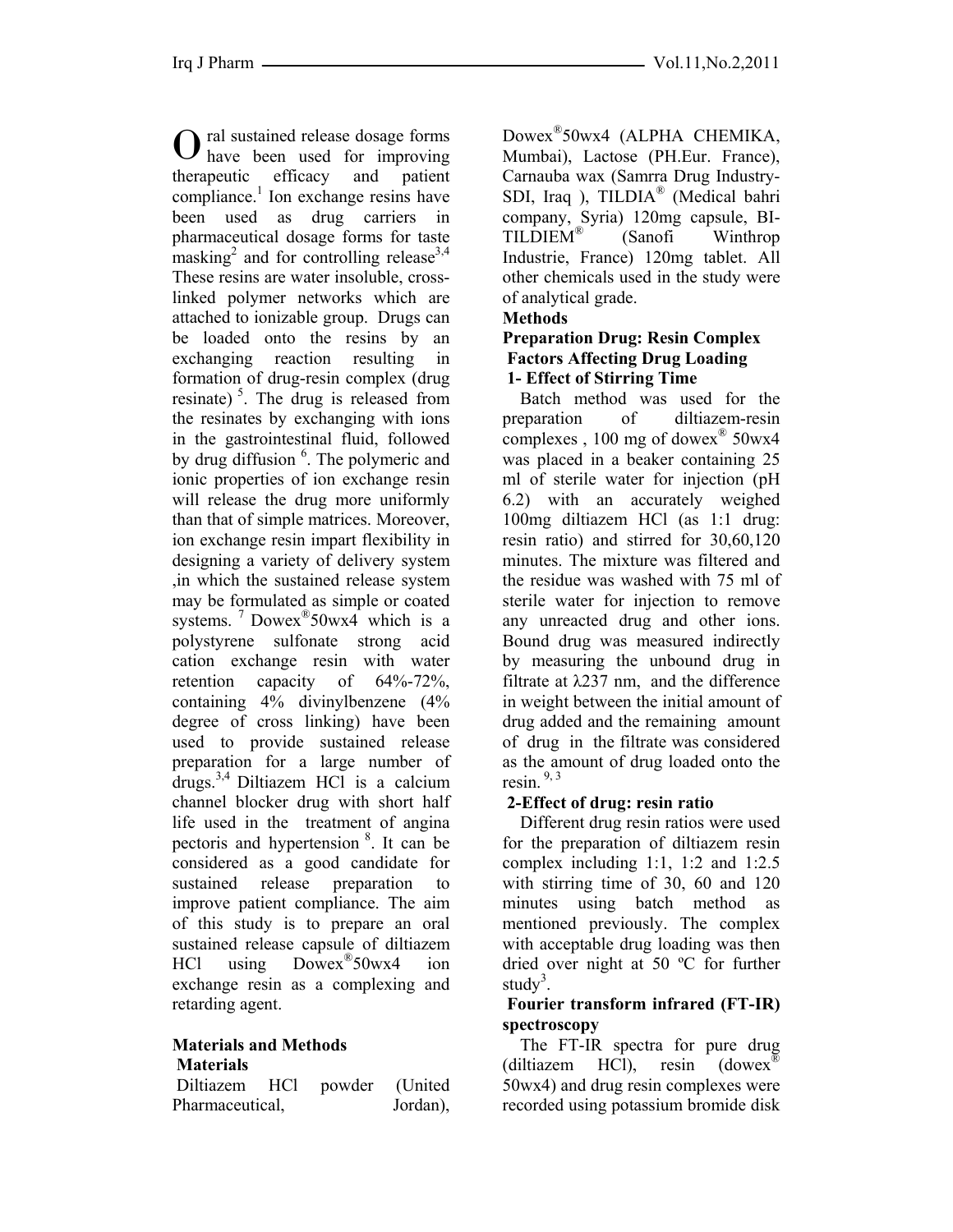method. Samples were prepared in potassium bromide disk by means of a hydrostatic press. Spectral measurements were obtained by powder diffuse reflectance on a FT-IR spectrophotometer (Shimadzu, 8400S) in the wave number  $400-4000$  cm<sup>-1</sup> to find out drug resin interaction  $10$ .

# **Preparation of diltiazem HCl capsules**

 Accurately weighed simple or coated resinate equivalent to 120 mg of diltiazem HCl was blended with sufficient amount of lactose and filled in a hard gelatin capsule size 0.

## **Preparation of coated drug resin complex**

 A specified amount of carnauba wax 15% (w/w) and 20% (w/w) (based on the total weight of capsule content) were taken in a beaker and melted by heating (90°C). Drug resin complex was then dispersed in the melted wax with continuous stirring. The hot mass was passed through mesh size 16  $s$ ieves $^{11}$ .

# **Assay of drug content**

 Twenty mg. of accurately weighed amount of simple resinate or its equivalent from coated resinate was shaken for 48 hours in 250 ml of phosphate buffer solution (pH6.8) and then filtered. The filtrate was diluted ten times and then assayed spectrophotometrically at  $\lambda_{\text{max}}$  237nm for diltiazem HCl.<sup>12</sup>

# **Dissolution test**

 The in vitro release of diltiazem HCl from the prepared capsules containing pure drug powder, simple drug:resin complex, coated drug:resin complex and marketed sustained release products (Tildia<sup>®</sup> 120mg capsule, Bitildiem® 90mg tablet) were monitored in 900 ml. of 0.1N HCl, and phosphate buffer solution pH 6.8 at 37  $\pm$  1°C separately <sup>9, 12</sup> using a USP dissolution apparatus II, at 100 rpm.

Five ml. solutions were removed at predetermined times and were replenished immediately with the same volume of fresh media. The solution was diluted ten times and then assayed spectrophotometrically at  $\lambda_{\text{max}}$  237 nm.<sup>13</sup> for diltiazem HCl.

## **Statistical analysis**

 Results are given as a mean for duplicate samples. The results were statistically analyzed using t-test, P value of less than 0.05 was considered significant.

#### **Results and Discussion Preparation of drug: resin complex Factors affecting drug loading**

 Diltiazem HCl is highly soluble in water. The dissolved diltiazem HCl exists as protonated drug ions (since it dissolved at pH 6.2 below its pka 7.7) which can displace the hydrogen counter-ion  $(H<sup>+</sup>)$  at the sulfonic acid functional groups on the ion exchange resin particle<sup>14</sup>. Batch method procedure was used to prepare diltiazem-resin complexes in this study because of simpler, quicker and more suitable for very fine particles  $15$ 

# **Effect of stirring time**

 The percentage of drug loading (wt/wt) with a stirring time of 30, 60,120 minutes was found to be 58.8%, 64.2%and 63.4% respectively. This study revealed that as the stirring time increased the drug loading increased<sup>16</sup>. This finding may indicate that the significant involvement of Van der Waals forces or chemisorption taking place along with drug exchange during complexation $9, 17$ . Increasing the stirring time above 60 minutes did not further increase the drug loading. Therefore this contact time (60min) between drug and resin could be considered as an optimum time for the ion exchange process to achieve maximum drug loading.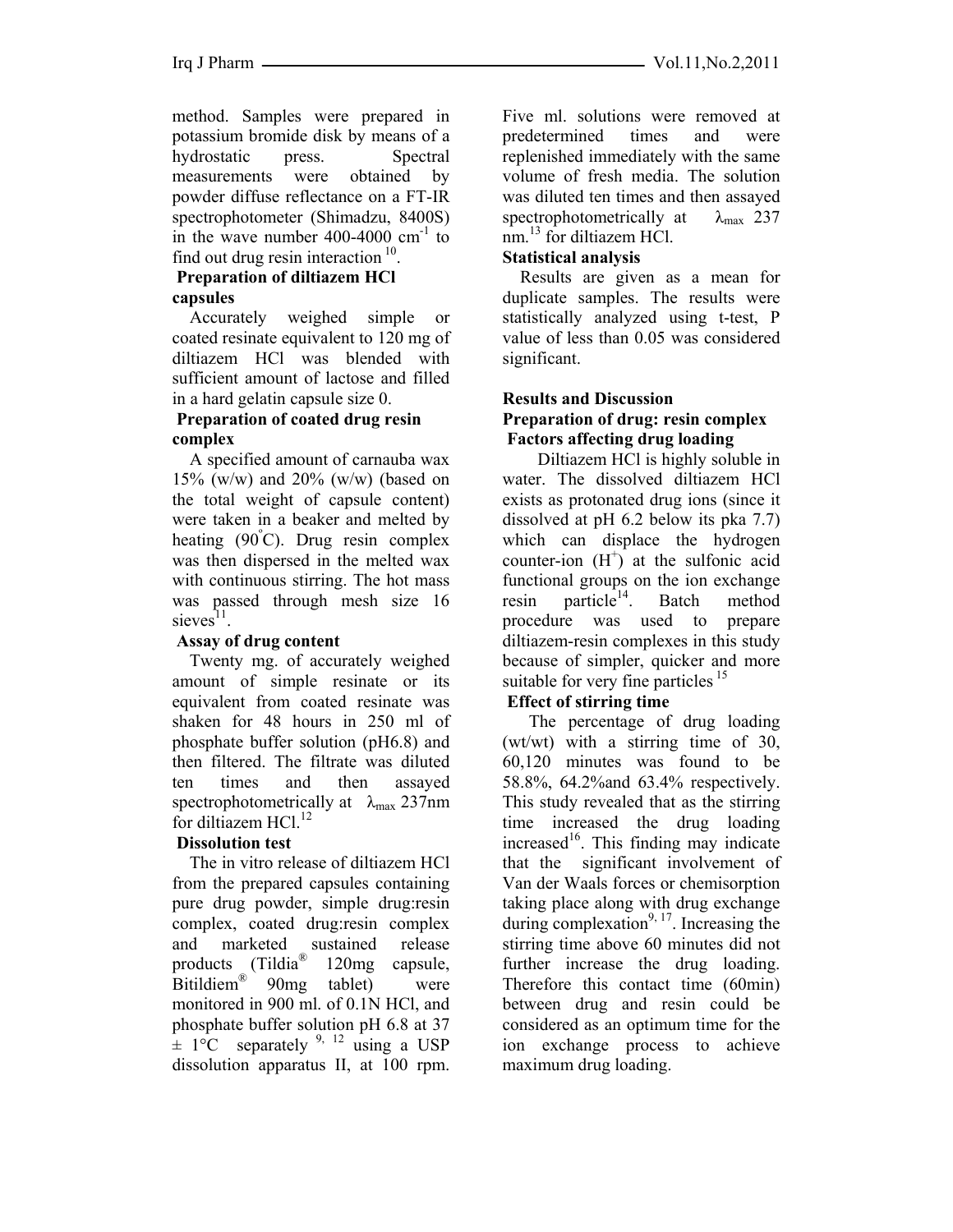| Drug: resin            |       |       |        |
|------------------------|-------|-------|--------|
| vatio                  | 1:1   | 1:2   | 1:2.5  |
| Stirring time<br>(min) |       |       |        |
| 30                     | 58.8% | 71.4% | 97.4%  |
| 60                     | 64.2% | 96.7% | 99.29% |

Table 1: Effect of Drug: Resin Ratio on Drug Loading

#### **Effect of drug: resin ratio**

 Table 1 shows the effect of drug: resin ratio on drug loading, it was found that as the amount of resin increased the drug loading was also increased, which may be due to providing a higher amount of exchangeable groups for the drug<sup>18</sup>. No significant differences (*P*>0.05) in drug loading  $(96.7\%$  and  $99\%)$  was found when increasing drug: resin ratio from 1:2 to 1:2.5 respectively with stirring time of 60 minutes which may indicate that the optimum ion exchange could be completed with the lower amount of the resin at this stirring time<sup>9</sup>. Complex prepared using  $1:2.5$ drug: resin ratio, with stirring time of 30 minutes and the complex prepared using 1:2 drug resin ratio with stirring time of 60 minutes, were nomenclated as complex I and II respectively and they were subjected for further studies.

## **Fourier transform infrared (FT-IR) spectroscopy**

The infrared of pure drug (diltiazem HCl), resin (dowex<sup>®</sup> 50wx4) and drug resin complexes (I, II) are shown in figures (1, 2, 3 and 4) respectively.The IR spectrum of diltiazem HCl exhibited the characteristic absorption peaks at  $3201 \text{cm}^{-1}$  (N-H stretching),<br>3001 cm<sup>-1</sup> (aromatic C-H  $3001$  cm<sup>-1</sup> (aromatic C-H) stretching),1743cm<sup>-1</sup> (ester  $C=O$ stretching) and the IR spectrum of dowex®50wx4 exhibited the characteristic absorption peaks at  $2928 \text{cm}^{-1}$ (C-H stretching), 1626cm <sup>1</sup>(aromatic C=C stretching), 1344cm<sup>-1</sup>  $1(S=O)$  stretching of sulfonic group). Since the IR spectrum of the complexes containing the same characteristic absorption peaks present in drug and the resin, therefore the exchange might occur between the protonated drug and cationic resin  $10$  at the protonated site by exchanging the proton of the drug with the proton of the sulfonic acid group of the resin. In addition the IR spectrum of both complexes I&II are identical which may indicate that the same complex is obtained.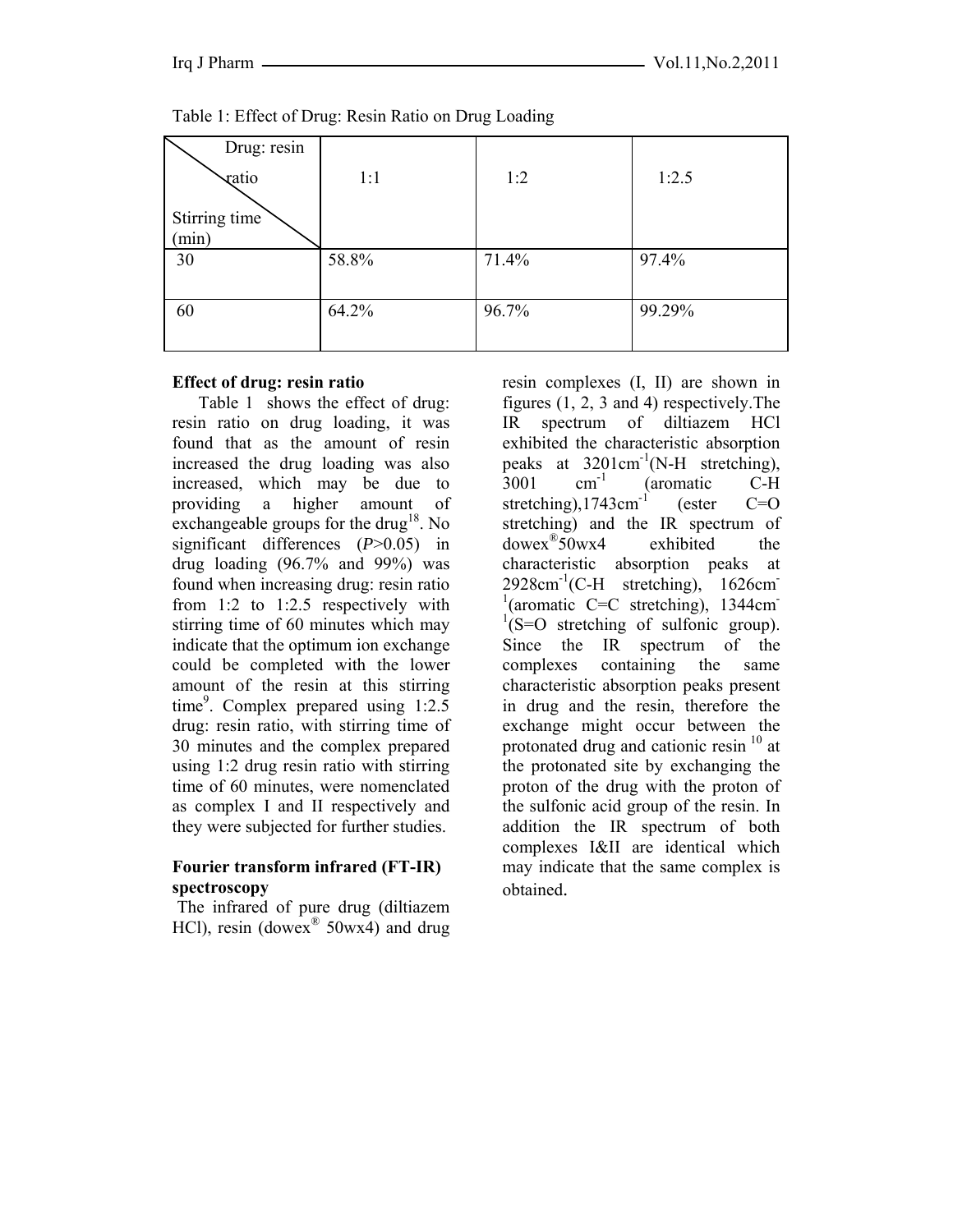

Figure 1: IR spectrum of diltiazem HCl



Figure 2: IR spectrum of dowex ®50 wx4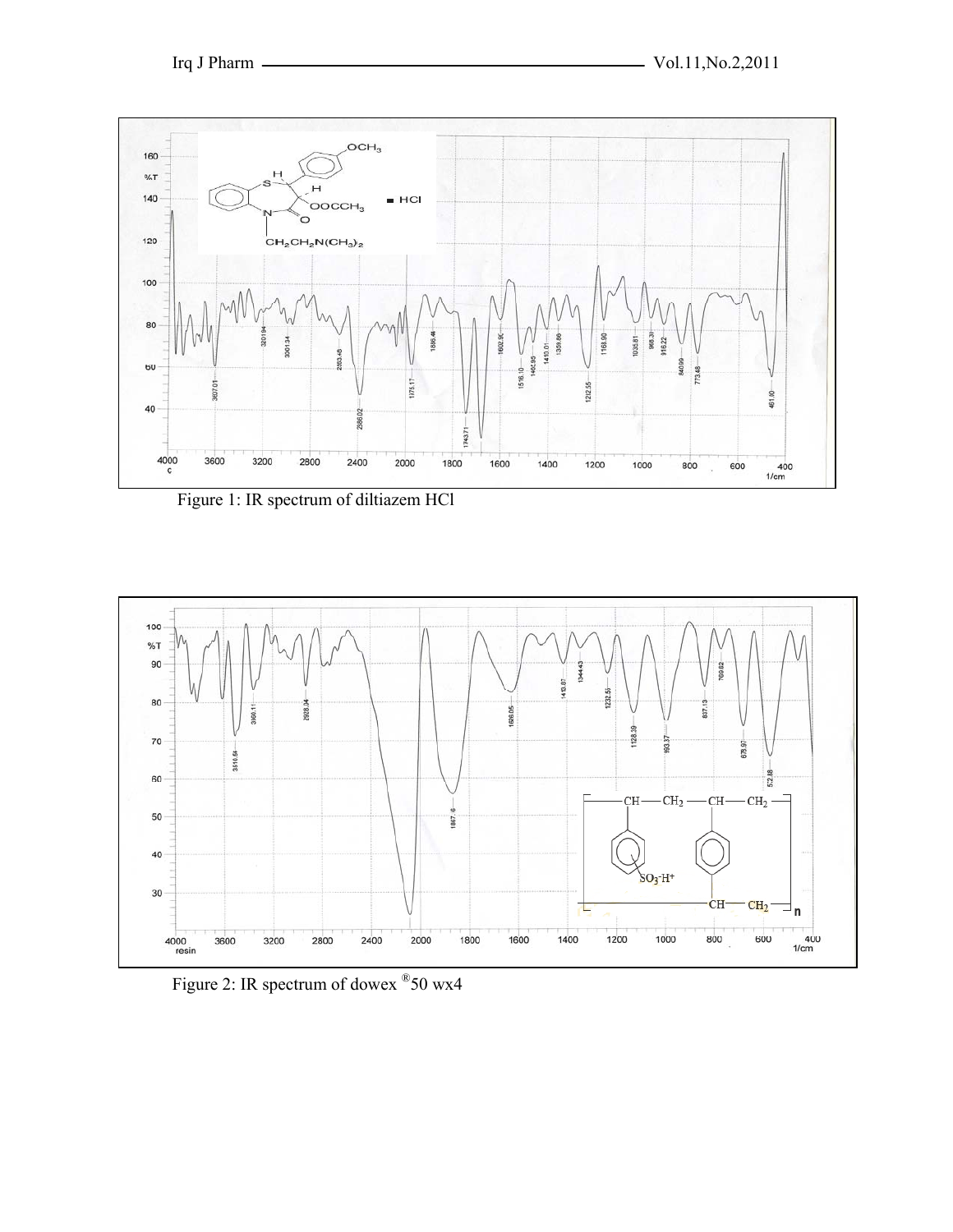

Figure 3: IR spectrum of complex



Figure 4. IR spectrum of complex II

### **Assay of drug content**

 The same drug content was found in both sample (complex I and complex II) and coated resinate which was equal to 55 %( 11.1mg).

### **Dissolution test**

 The release profiles of diltiazem:resin complexes (I and II) in 0.1N HCl and in phosphate buffer pH 6.8 are shown in Figure 5. The drug release from the complexes reached equilibrium which was about 100% in 0.1N HCl and 80%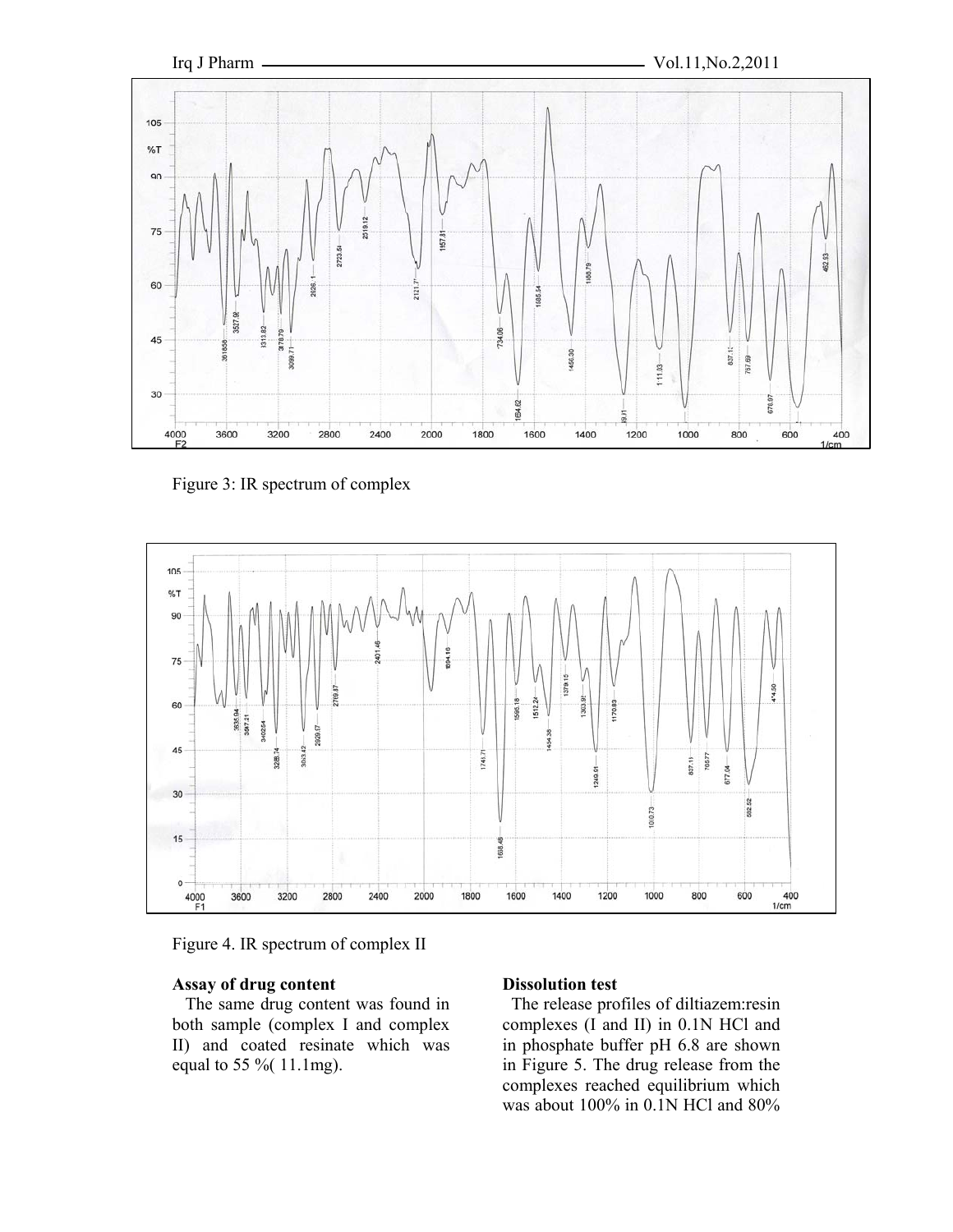in phosphate buffer pH 6.8 at approximately after 3 hours with no significant differences between them, so it can be concluded that there was no influence of the drug:resin ratio on the release of drug from the complex. Since the release profile, drug content, and IR spectrum of both complexes (I and II) are all identical, this may indicate that actually the same complex was obtained, therefore the study was continued on one complex (complex II) . On the other hand figure 6 shows the release profile of pure diltiazem HCl in comparison with diltiazem: resin complex in 0.1N HCl and phosphate buffer pH 6.8, the release of drug from the complex was slow with a maximum release after 3 hours compared to 1 hour for pure drug, this finding is in agreement with that reported by Madgulkar et al. in which the ion exchange resin has a retarding effect on drug release<sup>19</sup>. More retardation was obtained after coating this complex with carnauba wax since 66% of drug was released within 3 hours from 15% and 20% wax coated complex in 0.1N HCl and 66% and 56% in pH 6.8 respectively as shown in figure 7. In addition increasing carnauba wax concentration was accompanied with decreasing initial burst release for the first hour and

retards further drug release, since carnauba wax is extremely hydrophobic in nature with low wettability which makes the complete release of drug impossible because certain fraction of the dose is coated with impermeable wax<sup>11, 20</sup>. Figure 8 shows the release profile of 20% wax coated complex in comparison with marketed Tildia® 120mg capsule and marketed BI-Tildiem® 120mg tablet in 0.1N HCl and phosphate buffer pH 6.8 .The results revealed that there is a significant difference between the release profile of 20% wax coated complex and that of Tildia® 120mg capsule  $(P< 0.05)$  at 0.1N HCl and pH 6.8 while, there is a significant difference (*P*< 0.05) between the release profile of the prepared capsule ( 20% wax coated complex) and the marketed BI-TILDIEM® 120mg tablet at pH 6.8 only with no significant difference at 0.1N HCl , since the time required for drug release to reach equilibrium was about 3 hours for TILDIA® 120mg capsule compared to 4.5 hours for both 20% wax coated complex and BI-Tildiem® 120mg tablet in a more sustained release pattern. This difference may be due to the differences in the physical properties of the materials used in the preparation of each product.

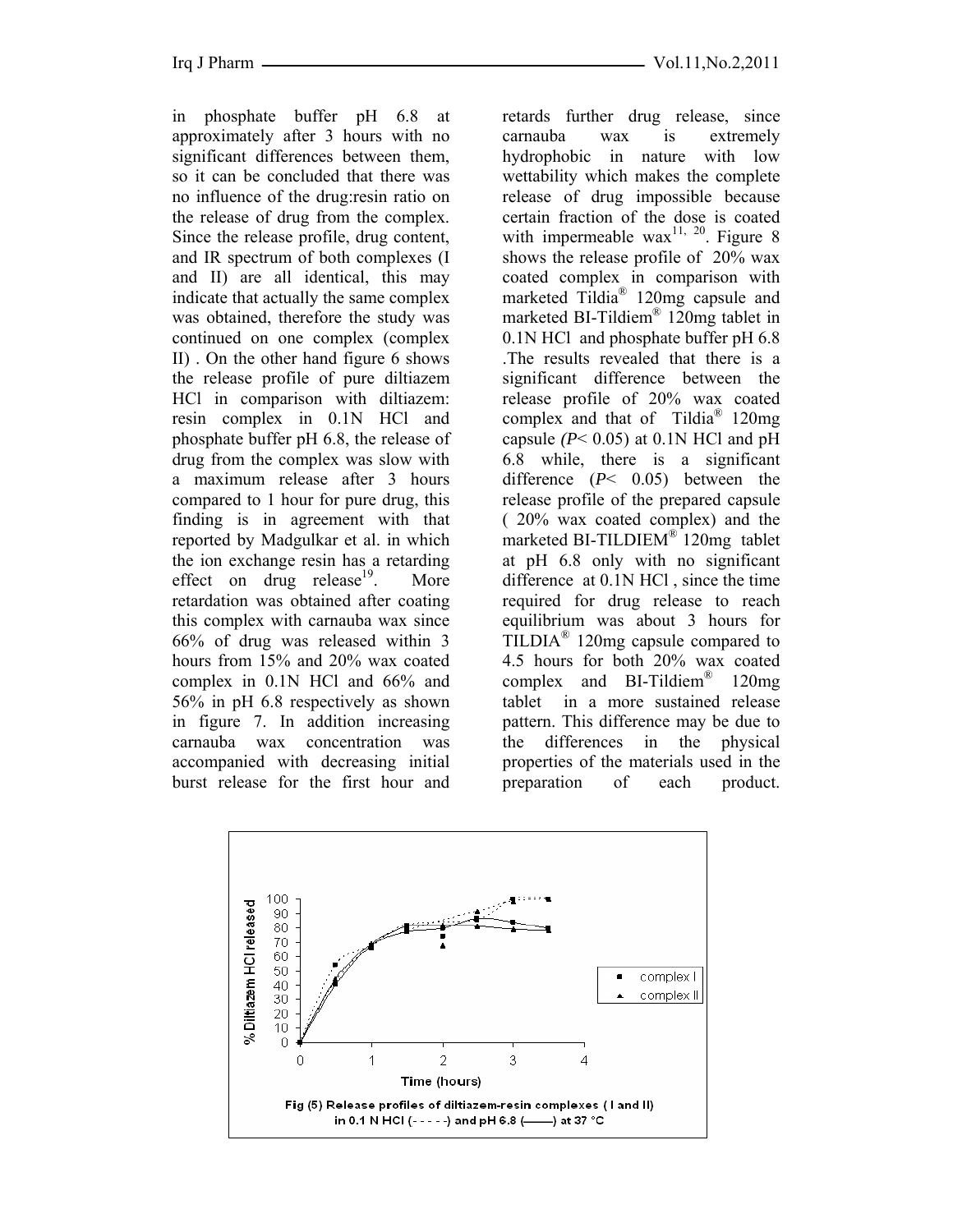

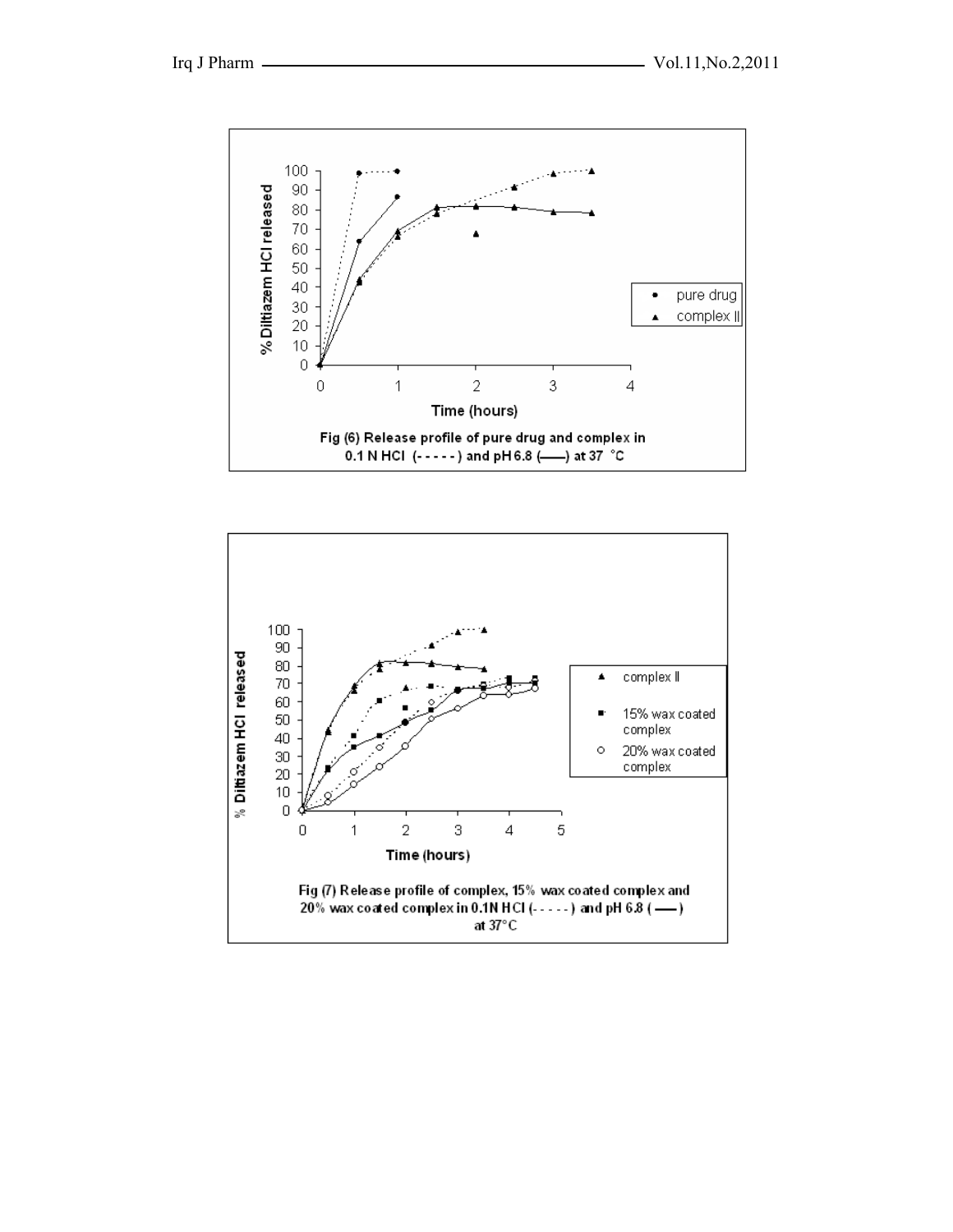

## **Conclusion**

The preparation of diltiazem-resin complexes were found to be affected by stirring time and drug: resin ratio to certain limit, this complex was only retard the release of drug while sustained release product was obtained after coating the complex with carnauba wax and this retardation increased as a function of wax concentration.

### **Acknowledgment**

The authors wish to thank Dr Ahlam J. Qasir for her generous help in studying the I.R. spectra of the formulas.

### **References**

- 1. Gennaro AR. Remington: The Science and Practice of Pharmacy 19th ed. Easton; Mack Publishing Co 1995. p.1662.
- 2. Borodkin S, Sundberg DP. Polycarboxylic acid ion-exchange resin adsorbates for taste coverage in chewable tablets. J Pharm Sci 1971;60:1523-7.
- 3. Pongjanyakul T, Priprem A, Chitropas P, and Puttipipatkhachorn S. Effect of

polysulfonate resins and direct compression fillers on multiple-unit sustained release dextromethorphan resinate tablets. AAPS Pharm Sci Tech 2005;6(2):E190-7.

- 4. Junyaprasert BV, Manwiwattanakul G. Release profile comparison and stability of diltiazem-resin microcapsules in sustained release suspension. Int J Pharm 2008;352(1- 2):81-91.
- 5. Borodkin S. Ion exchange resin and sustained release: Encyclopedia of pharmaceutical technology  $8<sup>th</sup>$ . New York: Marcel Dekker 1993. P. 203- 216.
- 6. Notari RE. Biopharmaceutis and clinical pharmacokinetics  $4<sup>th</sup>$  ed. New York: Marcel Dekker;1987. P. 130- 218.
- 7. Amsel LP. Recent advances in sustained release technology using ionexchange polymers, Pharm. Technol 1984;4:28–48.
- 8. Sweetman S.C. The complete drug reference 33th. London: pharmaceutical press 2002. P. 875.
- 9. Pisal S, Zainnuddin R, Nalawade P, et al. Molecular properties of